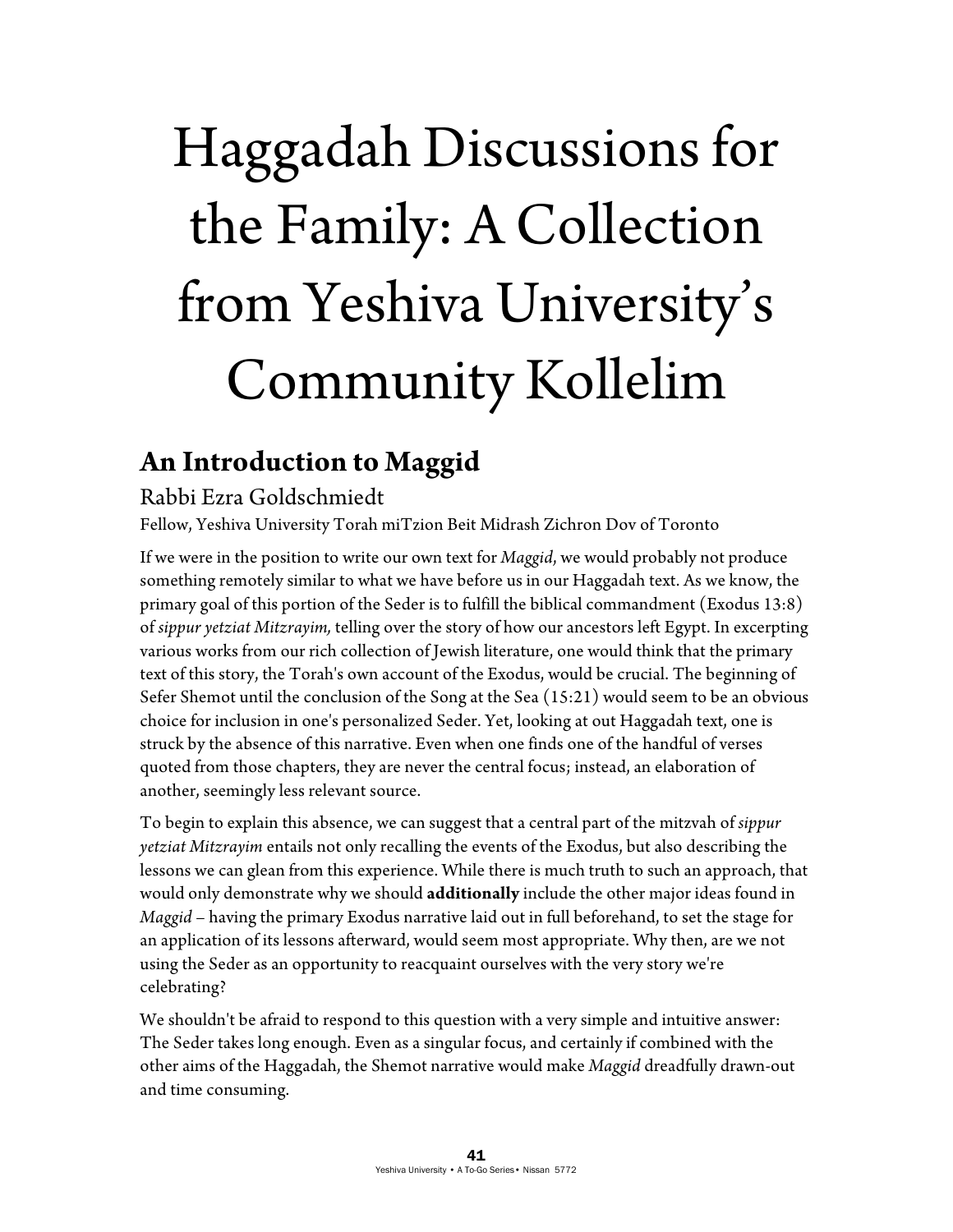Such a concern does not need to merely stem from a selfish desire to progress to the meal (though this too can be justified; see *Pesachim* 68b). Looking at *Maggid* from an educational perspective, it should be noted that keeping things short is not without precedent. The Gemara (*Berachot* 12b) describes how Chazal considered including all of Parshat Balak (Numbers 22:2-24:25) into the twice-daily reading of *Keriyat Shema*, refraining only because of the burden that such a lengthy requirement would impose. A *Maggid* that incorporates the entire Exodus narrative would leave us far too impatient to have a meaningful Seder, with the gains in material being largely offset by a loss of interest. Additionally, the mitzvot of *motzimatzah*, *maror*, *afikoman*, Hallel and the remainder of the four cups still need to be completed, many within a limited time frame.

For this reason, the Haggadah is, in relative comparison to what it could be, rather short. While we are blessed with many options in choosing a Haggadah, many of which contain lengthy commentaries that make for a substantially thick book, it needs to be kept in mind that the actual *Maggid* text is a mere 2,300 words and could easily fit onto two sides of a page. That *Maggid*, in practice, is at times long and drawn out is a function of our own discussion and commentary, not the text itself. This is not to say that discussions at the Seder are unimportant; perhaps that our short text facilitates such conversation was itself an intention of its compiler. Nevertheless, it needs to be clear to us that *Maggid*'s brevity as a whole, as well as the abridged format chosen for the Exodus narrative, is intentional.

This observation explains why we are not reading from Shemot, but it leaves us with a more glaring question: if, in fact, the Haggadah was made brief by design, how do we explain the inclusion of a number of passages that seem to have very little to do with the Exodus narrative? With a quick look at the Haggadah, one can't help but notice that the mitzvah of *sippur yetziat Mitzrayim* doesn't seem to begin until the passage *metchila ovdei avodah zarah hayu avoteinu* (in the beginning, our forefathers were idol worshippers)*...* (and even then, in a very general sense), with perhaps a brief mention of the Exodus narrative in *avadim hayinu* (we were slaves)*.* This leaves us with a significant number of passages that, despite *Maggid*'s terse nature, take up a large amount of our time. Why are they here?

Perhaps we could suggest that the author of the Haggadah intended that these first few paragraphs serve as a primer for the unique mitzvah that we are about to begin. Although it is already late as we begin our Sedarim, and a rush to fulfill the night's many mitzvot is somewhat warranted, the *Maggid* text was kept short so that we should do it well. The author of the Haggadah understood that for any mitzvah to be performed properly, a preliminary reflection on its nature and context can drive us to focus and experience it in the way G-d had intended us to.

As you read through this preliminary section of the Haggadah, notice that these paragraphs essentially serve as a gateway towards answering the who, what, how, and when of *sippur yetziat Mitzrayim:*

 From *Ma Nishtana* through *Ma'aseh BeRebbi Eliezer*, we will discuss **who** is obligated in this mitzvah: everyone, irrespective of scholarship and ability. Additionally, we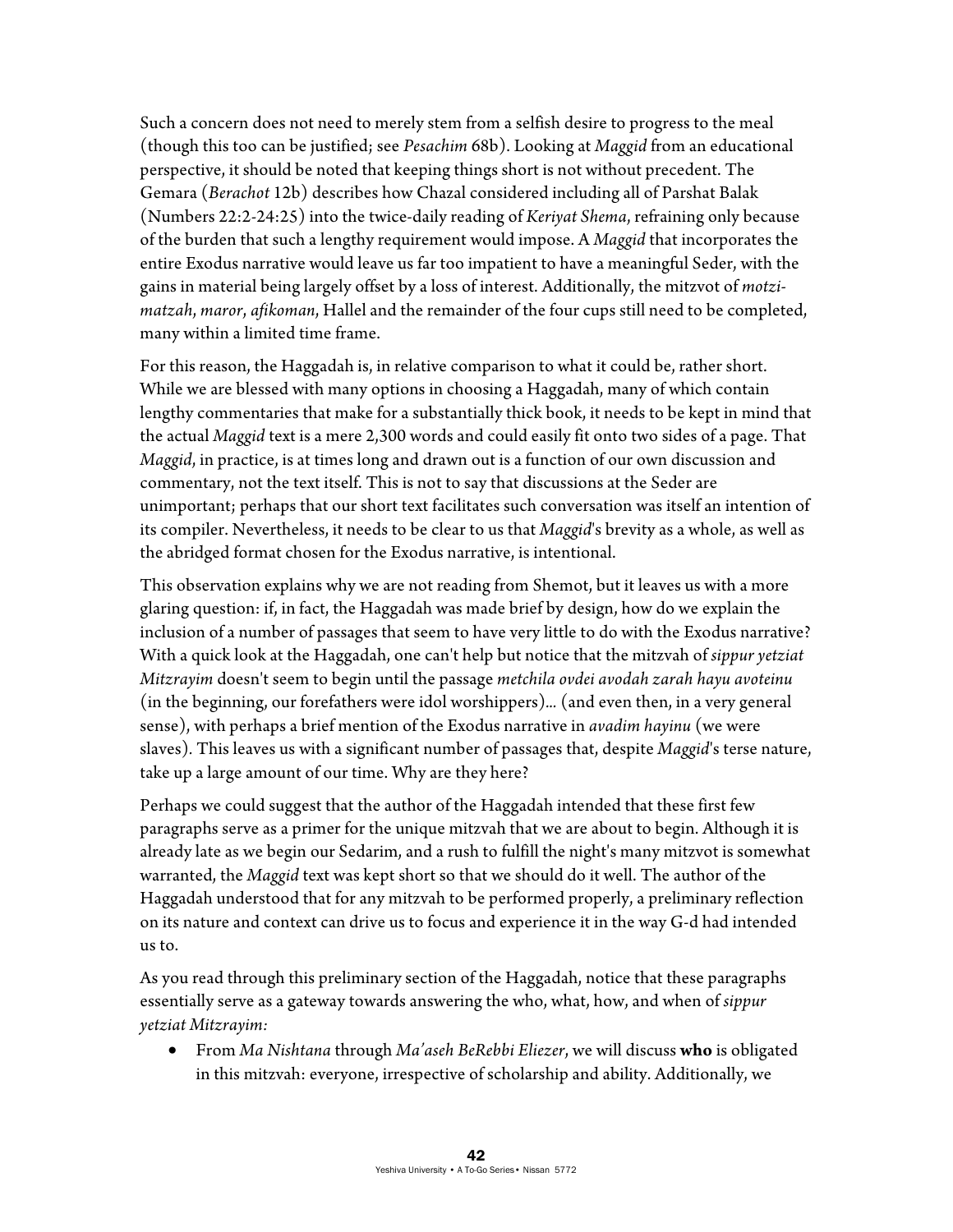immediately see that there is to be an emphasis on keeping our children, the next link of our *mesorah* (tradition)*,* involved in this crucial *mitzvah*.

- With *Amar Rebbi Elazar ben Azarya*, we will properly contextualize **what** *sippur yetziat Mitzrayim* is: giving ourselves an in-depth, comprehensive picture of the Exodus, which we can then reference back to in the course of our daily obligation to remember G-d's taking us out of Egypt.
- The paragraphs dealing with the four sons show us **how** *Sippur Yetzias Mitzrayim* is to be conducted: in a flexible manner which can speak to the needs of different children with different learning styles.
- *Yachol MeiRosh Chodesh* finally emphasizes for us **when** this once-in-a-year mitzvah is to be performed: on this evening, right now.

*Ha Lachma Anya,* presumably the beginning of Maggid, is somewhat of an exception to this framework. As already noted by Raavan and Abudraham, this paragraph was not a part of the original Haggadah text; the fact that it was written in Aramaic, the language of the Amoraim, shows that it was written later in Babylonia. Nevertheless, its inclusion into today's text demonstrates a more overarching principle: while this evening, a crucial part of the continuity of the Jewish people, is essentially a night of Torah study, we are not to neglect the other two foundations of our world (Avot 1:2): *gemilut chassadim*, acts of kindness, which are symbolized by our invitation for others to join us this evening and *avodah*, prayer, which is represented by a short request that this year be the last of our long and bitter exile.

# **Ma Nishtana**

#### Rabbi Ya'akov Trump

Fellow, Yeshiva University Torah MiTzion Kollel of Chicago

What *is* different about this night? What sets it apart from all other nights? Before we begin the story, with the description of our servitude and redemption, we point out a number of interesting differences at the table on the Seder night. We eat only matzah, we eat bitter herbs, we dip more than we do when eating hors d'oeuvres and we lean while eating.

## Questions:

- 1. Are we really asking anything? All we seem to be doing is pointing out the discrepancies between this night and all others.
- 2. What makes these questions so central to the Seder? How is it that they effectively introduce the discussion of the Egypt experience?

#### Answer

The Abarbanel points out that carrying out the symbolic acts of the Seder creates a mood and sets up contrasts. The effect of the first two of these symbolic acts is to confer restrictions on the meal. The remaining two add to it.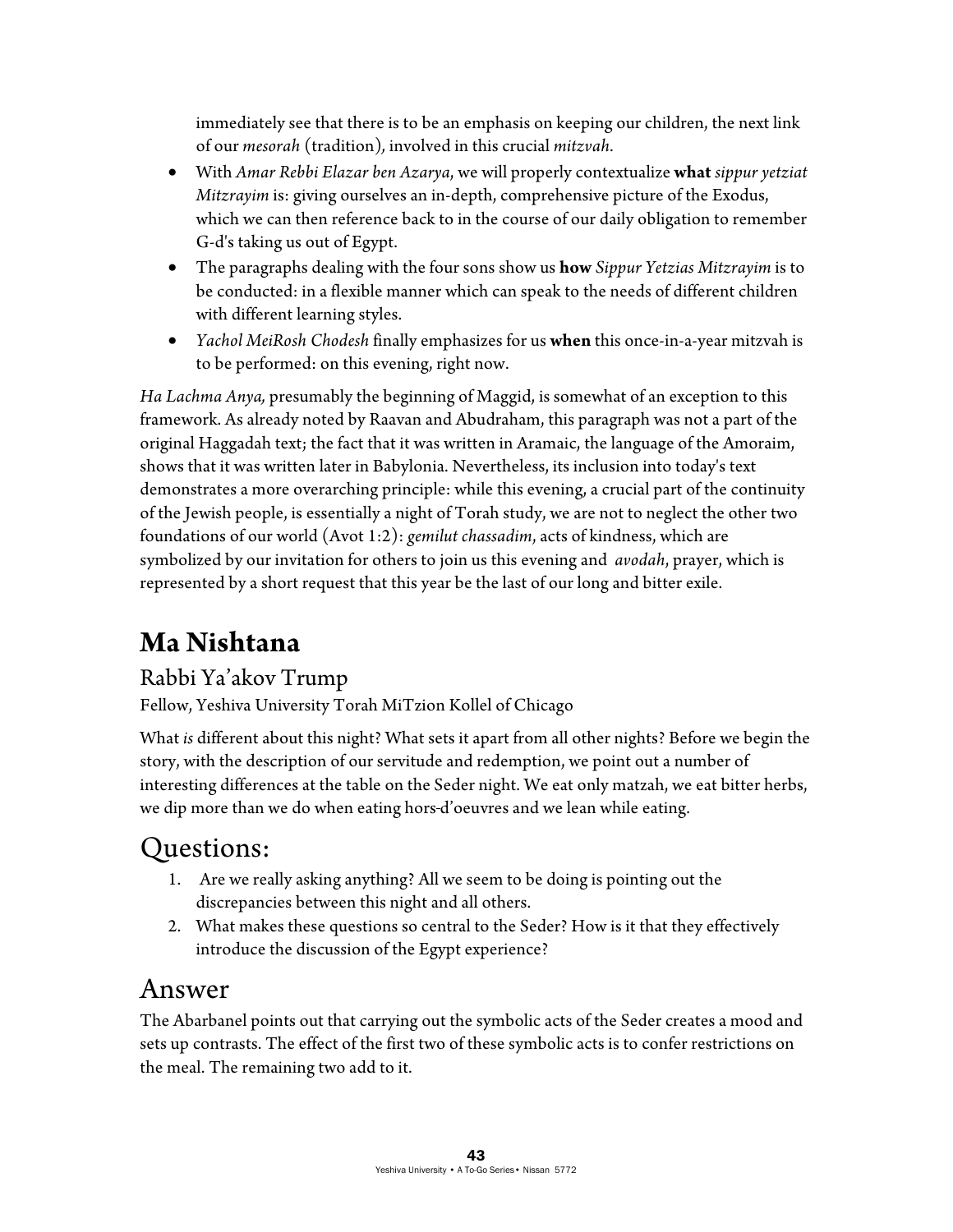The first two are: the commandment to eat only matzah (since this is Pesach and ordinary bread is forbidden), and the specific imperative to eat maror. These restrictions symbolize slavery. The matzah represents a poor man's bread. The maror represents the bitterness of our slavery. This introduces one theme.

We also have two unusual additions to our meal. These are: dipping food twice in the course of the meal, and leaning while eating. They each indicate or symbolize nobility, a seemingly contradictory idea.

The Ma Nishtana outlines these two themes in four simple points; they constantly recur throughout the story of the Hagadah, and provide its tension. On the one hand, we remember our slavery and our meal is tinged by bitter tastes or 'slave' foods. On the other hand, we dine like kings, at ease and with luxurious choice of food. This short paragraph is indeed an appropriate manner with which to begin the story of our exodus.

# **The Five Sages in Bnei Brak**

#### Rabbi Baruch Weintraub

Sgan Rosh Beit Midrash, Yeshiva University Torah miTzion Beit Midrash Zichron Dov of Toronto

## **Ouestions**

The Haggadah notes that all of the sages gathered in Bnei Brak. Why is their location significant? Furthermore, why did they gather in Bnei Brak, rather than Yavneh, the center of Jewish life in that generation?

#### Answer

Bnei Brak was Rabbi Akiva's residence; the Talmud<sup>11</sup> says, "Follow Rabbi Akiva's court to Bnei Brak." Yet, why did the sages specifically gather at Rabbi Akiva's residence? To address this question, we need to examine an additional source, from the Tosefta:<sup>12</sup>

*Once, Rabban Gamliel and the sages were reclining in the house of Boethus, son of Zonin, in Lod, and they were involved in the laws of Pesach all night until the rooster's crowing. They opened the window, collected themselves and went to the study hall.* 

מעשה ברבן גמליאל וזקנים שהיו מסובין בבית ביתוס בן זונין בלוד והיו עסוקין בהלכות הפסח כל הלילה עד קרות הגבר הגביהו מלפניהן ונועדו והלכו להן לבית המדרש.

Rabban Gamliel was the *nasi,* (president of the rabbinic court) during the generation of Rabbi Akiva and the sages mentioned in the Haggadah. It appears that he did not participate in the seder that they organized. Rather, he held his own seder, with other sages. The two *sedarim* extended through the night, but with entirely different content.

 $11$  Sanhedrin 32b.

<sup>&</sup>lt;sup>12</sup> Tosefta, Pesachim 10.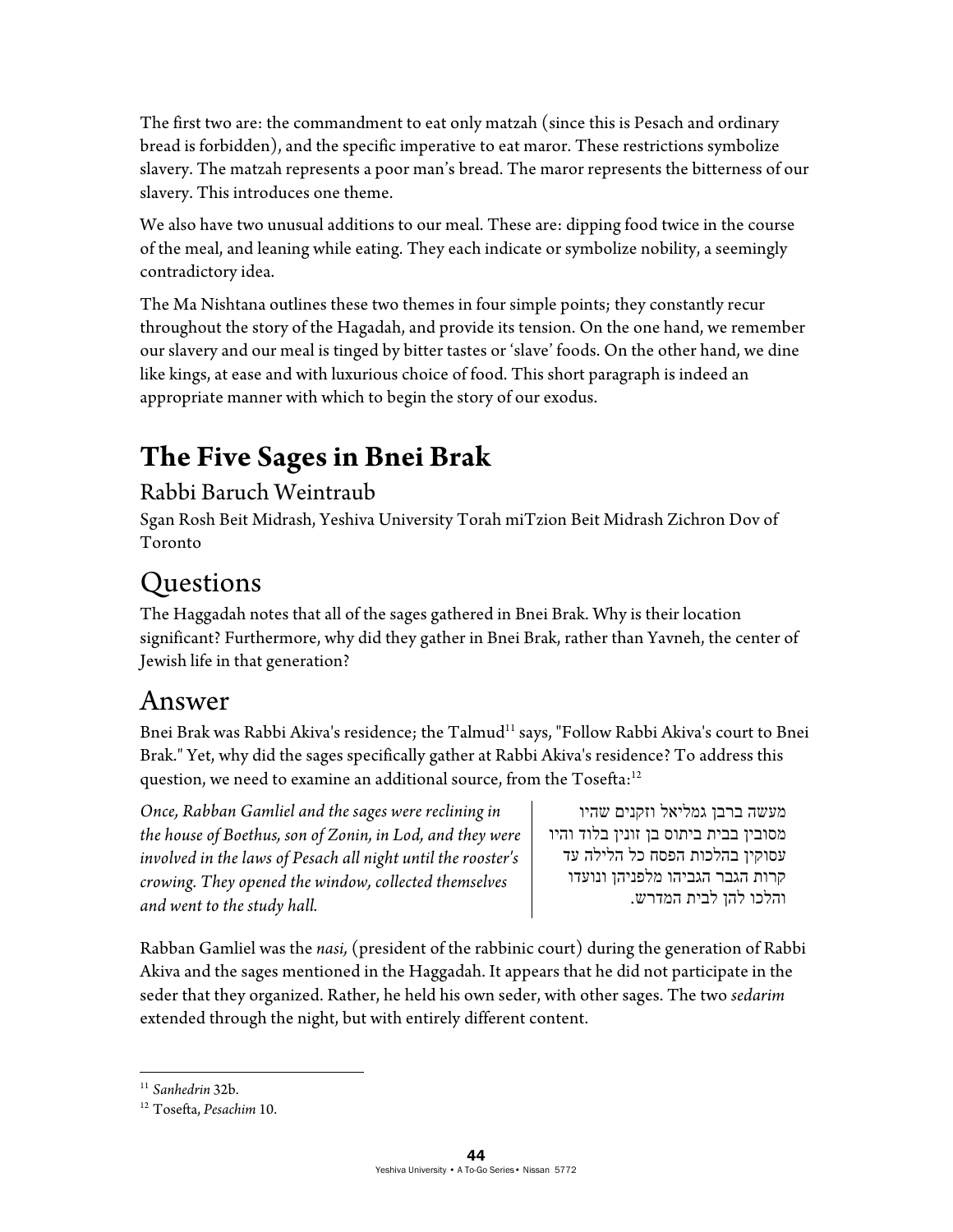At Rabbi Akiva's seder they were involved with 'the exodus from Egypt', as we do in our Haggadah, while the seder of Rabban Gamliel and the elders in Lod focused on the laws of Pesach. Perhaps this was why they separated; according to Rabban Gamliel it was appropriate to involve themselves in the laws of the korban Pesach even after the Beit haMikdash was destroyed, but according to R' Akiva and his colleagues the content of the seder was supposed to change. Due to this debate, there was no central seder in Yavneh, and instead they gathered in two separate *sedarim*. 13

Some commentators to the Haggadah believe that the debate regarding the seder night was not only intellectual. Rabbi Akiva is known to have been a great supporter of Bar Kochba in his rebellion. Rabbi Yehudah Leib Maimon contends:<sup>14</sup>

*There is room to hypothesize that the account of the seder in Bnei Brak is also a historical anecdote from some work of midrash or work of aggadah regarding the discussions and counsel of the great sages of Israel when they gathered in the center of nationalist zeal, Bnei Brak, the residence of Rabbi Akiva, to speak of the exodus from Egypt, the time of our freedom, and also to express ideas and arrange counsel in the matter of the movement for freedom which then enveloped the nation… All of them responded to Rabbi Akiva's call, and each came from his place to celebrate the holiday of freedom in Bnei Brak and to take counsel together in one secret seder, without the participation of their students, regarding the appropriate and necessary role of the sages of Israel in the zealous movement which waved the flag of rebellion against Rome.* 

יש מקום לשער כי גם הסיפור על המסיבה בבני- ברק הוא קטע היסטורי מתוך איזה מדרש או ספר אגדה, על מה שדיברו והתייעצו גדולי החכמים מישראל בשעה שנתאספו למקום המרכז של הקנאות הלאומית, לבני ברק, מקומו של ר' עקיבא, בכדי לספר ביציאת מצרים זמן חרותנו וגם לחוות דעה ולטכס עצה בדבר תנועת החרות שהקיפה אז את האומה כולה... כולם נענו להזמנתו של רבי עקיבא ובאו כל אחד ממקומו בכדי לחוג את חג החירות בבני ברק ולהתייעץ שם יחד במסיבה אחת ובחשאי, בלי השתתפות התלמידים, על היחס הראוי והצריך להיות מצד חכמי ישראל לתנועה הקנאית שהניפה את דגל המרד נגד רומא.

Within this view, the shift in focus on the seder night from the laws of the korban Pesach to the account of our exodus from Egypt invested the ancient story with renewed and current meaning. The exodus from Egypt is not simply a pleasant story to be re-told, and it is not only a tradition to transmit and protect. The story of the exodus from Egypt sets before us a challenge: Do we truly long for freedom? Do we, too, wish to emerge from slavery? On the night of his seder, Rabbi Akiva replied: Yes.

In truth, Rabbi Akiva's hope that Bar Kochba would be Mashiach was dashed. Despite the great will of those students to declare that the time for *Shema* of the morning had arrived, in the end it was revealed that the time to recite *Shema*, the time to sanctify the Name of Heaven,

<u>.</u>

<sup>&</sup>lt;sup>13</sup> Perhaps the split *sedarim* were due to the circumstances surrounding Rabban Gamliel's dismissal from his position as *nasi*; this requires further analysis. 14 *Chagim uMoadim* pg. 215.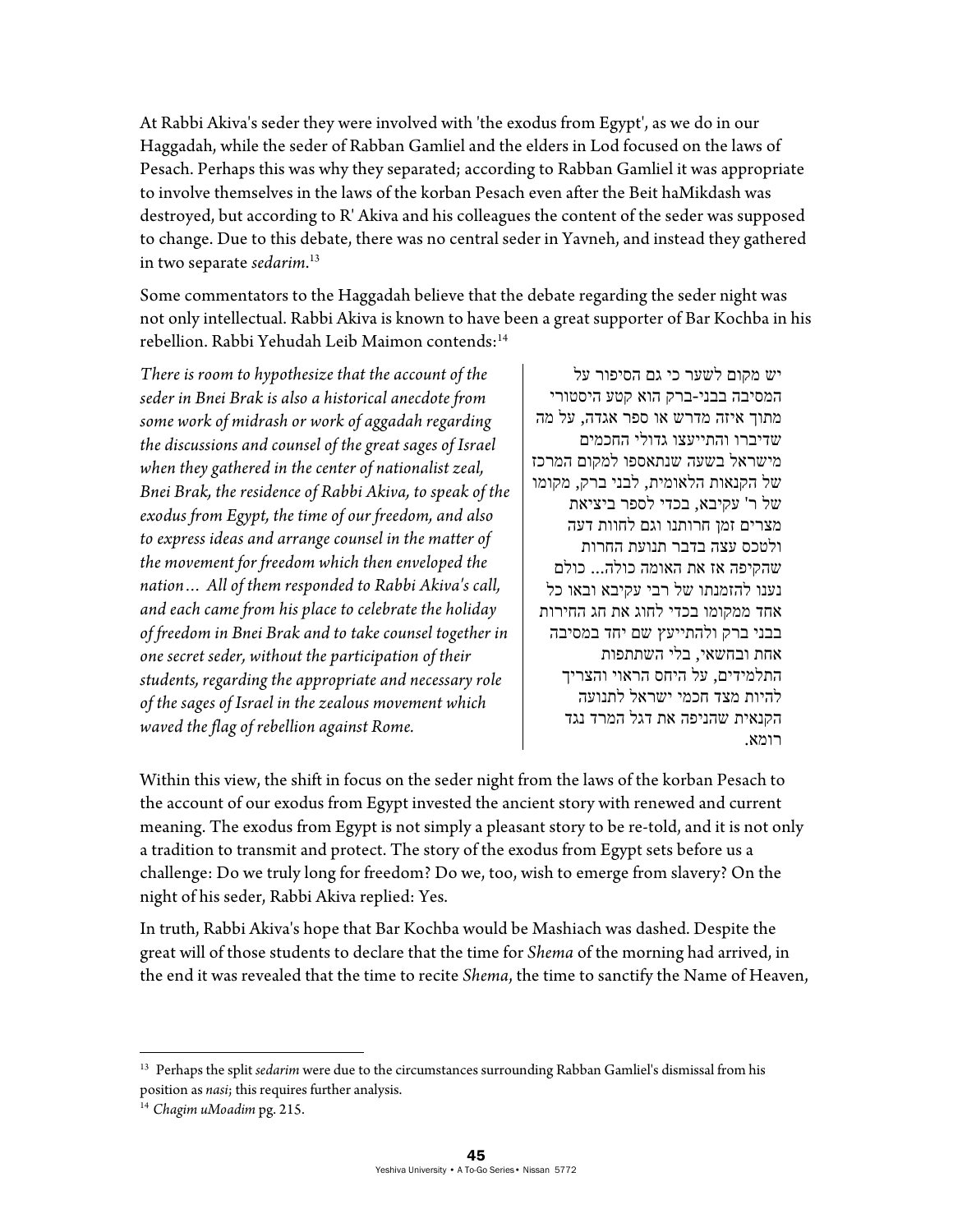had arrived – but the *Shema* R' Akiva recited, in the end,<sup>15</sup> was *Shema* of the evening, of a great, dark night which descended upon the Jewish people with the collapse of the revolt.

Nevertheless, the sages established Rabbi Akiva's seder, and not that of Rabban Gamliel, as a model for all future generations. When we read the Haggadah, we encounter the exodus from Egypt at length, and very little regarding the laws of the korban Pesach. It appears that Rabbi Akiva's claim still resonates and the account of the exodus from Egypt must be heard even during the night.

It won't be long before we will open the door for Eliyahu haNavi. It is upon us to inquire of ourselves: Were we to encounter Eliyahu haNavi on the other side of the door, and were he to summon us to follow him to Jerusalem and redemption, would we be prepared to go? Is our involvement in the account of the exodus meaningful for us, or do the comfortable seats upon which we recline have a greater hold upon us than the demanding journey on which Rabbi Akiva would have us embark?

"Our masters! The time has arrived to recite the *Shema* of the morning."

*The author wishes to thank R. Mordechai Torczyner for his assistance in translating this article.* 

# **Amar R. Elazar ben Azaryah**

#### R. Mordechai Torczyner

Rosh Beit Midrash, Yeshiva University Torah miTzion Beit Midrash Zichron Dov of Toronto

In introducing the mitzvah of discussing the exodus on Pesach night, the Haggadah recounts Rabbi Elazar ben Azaryah's frustration with his inability to convince others that we are instructed to speak of that exodus every night, throughout the year. "Behold, I am like seventy years old!" the sage declares, "and I could not convince the sages, until Ben Zoma provided exegetical support for this ruling."

The Talmud<sup>16</sup> explains Rabbi Elazar ben Azaryah's odd exclamation, "I am like seventy years old," in a separate context. Rabban Gamliel was deposed from his position as the head of the study hall, and the sages sought to appoint a teen-aged Rabbi Elazar ben Azaryah in his place. Rabbi Elazar ben Azaryah's wife protested to him that he lacked the white hair which would mark him as an established sage, worthy of respect. A miracle occurred and he grew eighteen rows of white hair, which made him appear "like seventy."

This approach to Rabbi Elazar ben Azaryah's statement that he was "like seventy years" is troubling, for it appears to undermine Rabbi Elazar ben Azaryah's own exclamation. What could be the logic in saying, "I am much younger than I appear, and yet I could not convince the sages of my position?"

 $15$  Berachot 61b.

<sup>15</sup> *Berachot* 61b. 16 *Berachot* 27b-28a.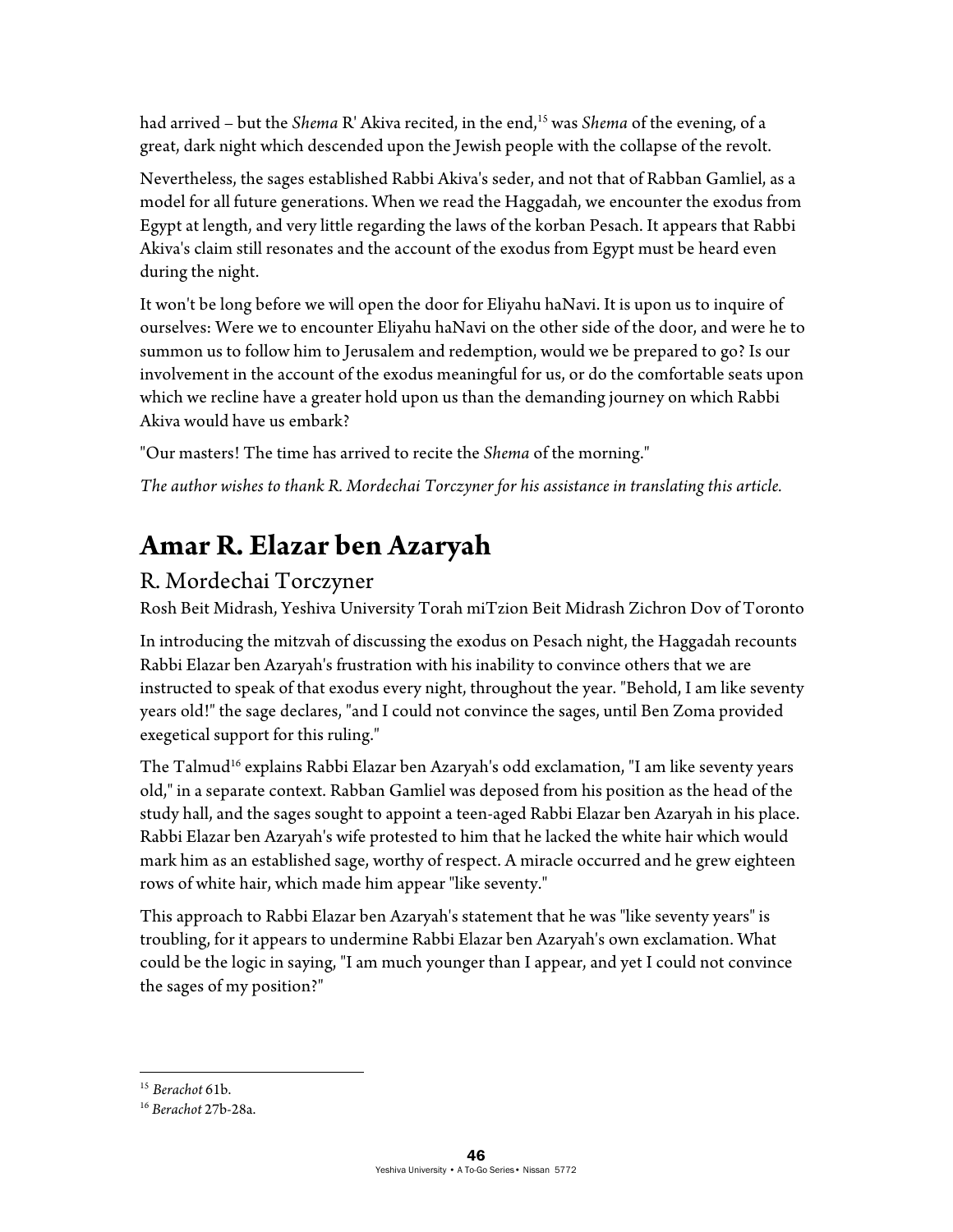The Rambam<sup>17</sup> offers a different explanation for Rabbi Elazar ben Azaryah's age-related comment, saying, "He was young, and he would study and learn and read prodigiously, day and night, to the point that his strength was drained and he aged prematurely and he appeared like a man of seventy years. At first he aged willingly, as recorded in the Gemara."

Indeed, Rabbi Elazar ben Azaryah believed that his own breed of dedication was more than an exemplary work ethic; approaching Torah with lesser commitment would be a sign of disrespect. Thus Rabbi Elazar ben Azaryah declared<sup>18</sup> that a student who pretends to amass great learning, but who actually fails to devote serious time and develops only a superficial understanding, will not live long.

Ben Zoma, like Rabbi Elazar ben Azaryah, excelled in Torah study in his youth.<sup>19</sup> The Talmud presents Ben Zoma as a paradigm of scholarship<sup>20</sup> and exegetic skill,<sup>21</sup> and he journeys into the mystical studies of *pardes* with Rabbi Akiva, a sage far senior to him.<sup>22</sup>

Ben Zoma is younger than Rabbi Elazar ben Azaryah, and so the Rambam explains Rabbi Elazar ben Azaryah's shock: "I worked and joined myself with scholars [to the extent that I aged prematurely], and yet I never merited to know the scriptural hint to the obligation to read this portion at night – until [this young student] Ben Zoma taught it!"

This passage belongs in our Haggadah for its technical exploration of the year-round mitzvah of discussing our departure from Egypt, but it also adds to our own seder experience. Rabbi Elazar ben Azaryah and Ben Zoma present two different models of participant, the former a lifelong denizen of the study hall who exhausted himself in study from the earliest age, the latter a youthful prodigy who developed an idea which had long eluded his elder. We need both types of participants at our seder, the experienced and the fresh-eyed, the better to learn from each other and develop a stronger appreciation of the greatness of our exodus.

# **Baruch HaMakom Baruch Hu- Blessed is the Omnipresent, Blessed is He**

Rabbi Menachem Rosenbaum

Fellow, Yeshiva University Torah MiTzion Kollel of Chicago

We have just finished learning through the passages that expound upon the nature of the mitzvah to study the Exodus story. In a previous section, we learned how the greatest of Torah Sages spent the entire night performing this mitzvah, presumably delving into the depths of the redemption. *Baruch HaMakom* is the introduction to the next section which delineates the "four sons." In this next section we are told that the Torah, in describing this

 $\overline{a}$ 

<sup>&</sup>lt;sup>17</sup> Commentary to Mishnah, *Berachot* 1.<br><sup>18</sup> Avodah Zarah 19b.<br><sup>19</sup> Sanhedrin 17b, Horiyyot 2b, and see Rabbi Ovadia of Bartenura to Avot 4:1.<br><sup>20</sup> Berachot 57b, Kiddushin 49b.<br><sup>21</sup> Sotah 49a.<br><sup>22</sup> Chagigah 14b.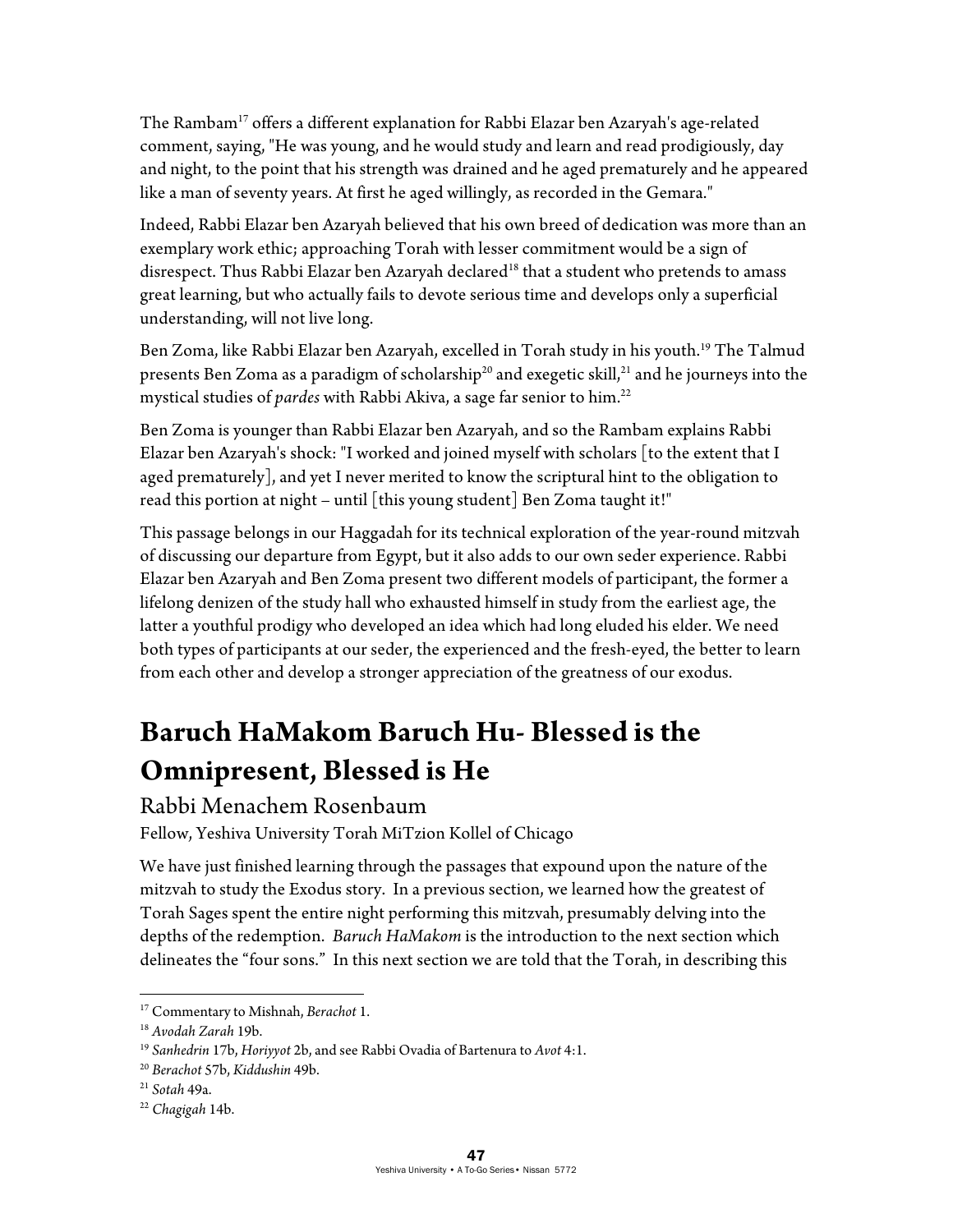important mitzvah, doesn't address great sages or even scholars. Instead the Torah speaks of children.

The mitzvah of the night as described in *Parshat Bo* (Shemot 12:26-27) is to respond to the question of a child. Whether that question is a simple "what's this?" or a sincere request to know more or a sarcastic "what's *this?*" the Torah is interested in how we teach our children. Even those children who have spent weeks learning the Haggadah in school and are so overflowing with answers that they are inadvertently in the category of "לשאול יודע אינו, don't know to ask" are not left out. The Torah tells us that we are to teach to the child who does not ask as well (Shemot 13:8). Truly, if any night is a fulfillment of דרכו פי על לנער חנוך, teach a child based in his path (Mishlei 22:6), it is the Seder night.

It is in this context that the author of the Haggadah is suddenly inspired to give an impromptu *birkat HaTorah*, blessing for the Torah. Blessed is the *Makom* that gave the Torah to His nation, Israel. The author was not inspired to make this blessing of praise over the teachings of the great sages. Not even when Rebbi Elazar ben Azariah expressed such excitement at the novel exegesis of Ben Zoma. Only now, when the Torah tells us how we are to raise our children, yet at the same time does not ask them to become automatons. When the Torah demands we take heed as to the particular nature of the individual child and guides us on how to proceed do we make this blessing on the Torah.

Question: There are many blessings and several that are made on Torah learning. This is the only one that uses this particular name "*Makom*." What is the significance of this name?

Answer: The Midrash (*Bereishit Rabbah* 68:9) states that God is given the name *Makom* because He is the place where the world is. Perhaps the author of the Haggadah is using this name to illustrate the fact that God and His Torah can relate to anyone and everyone. Our own presence in this world is due to God giving us the space to be here. He gives us room to express ourselves, and He knows just exactly what we need to hear in order to grow. The author of the Haggadah is thanking God for this notion that allows us to turn to the Torah for advice in all situations.

# **Rasha: The Wicked Son**

#### Yair Manas

Fellow, Yeshiva University Torah miTzion Beit Midrash Zichron Dov of Toronto

## Questions

At first glance, the question of the *rasha*, the wicked son, is not all-too different from that of the *chacham*. The *chacham* asks "What are the testimonies, statutes, and judgments that G-d has commanded *you*?" (Deuteronomy 6:20). The *rasha* asks "What is this service to *you*?" (Exodus 12:26). Yet, the *Ba'al HaHagaddah* (compiler of the Hagaddah) infers from the *rasha*'s question that the *rasha* excludes himself from the Jewish people, and thinks that the laws are for "you, and not to him." How does the *Ba'al HaHaggadah* know that the *rasha* intends to exclude himself from the Jewish people?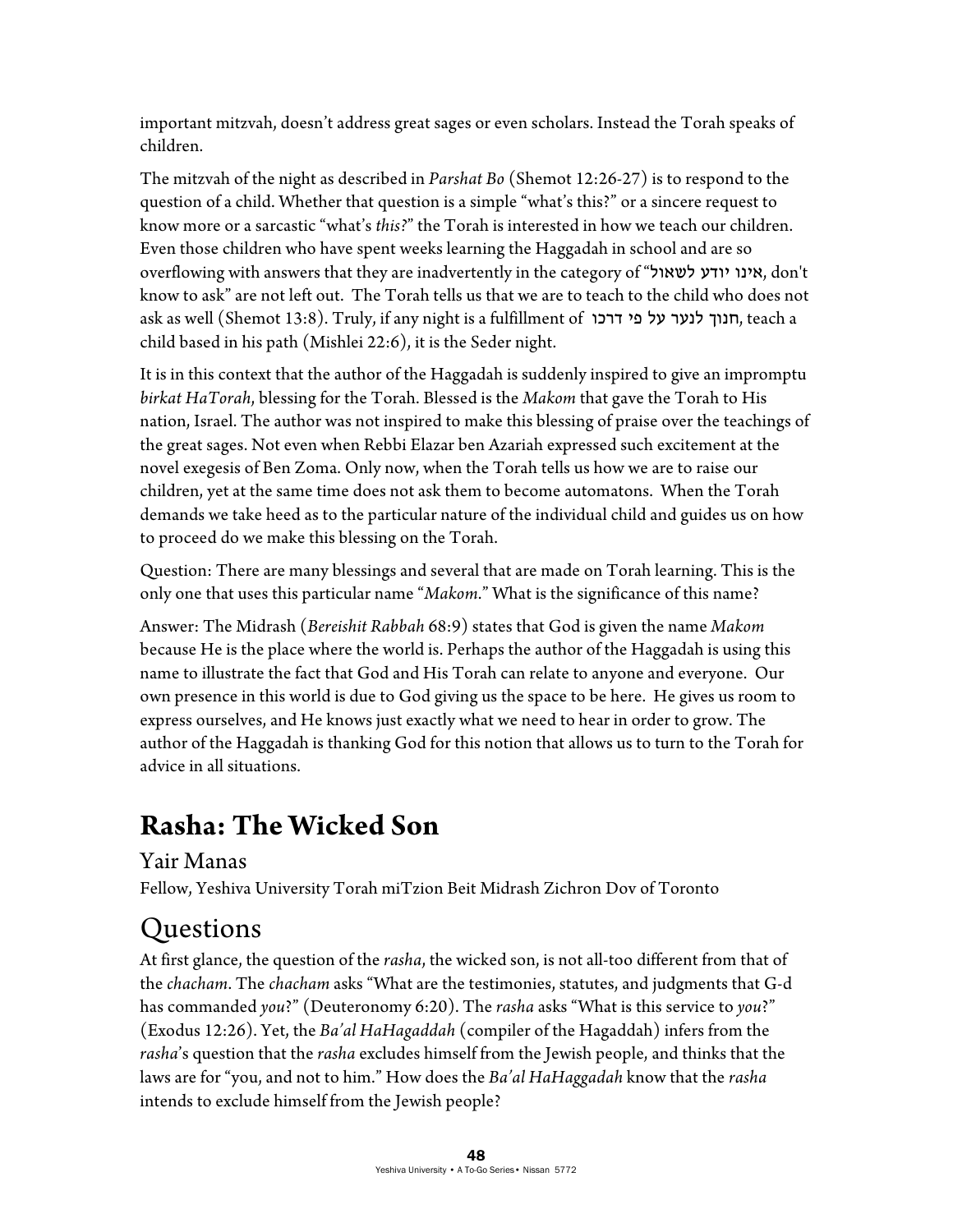Additionally, if we look at the question of the *rasha* in *Parshat Bo*, we see that the Chumash gives a different answer than the one that the *Ba'al HaHaggadah* quotes. In Exodus Chapter 12, the Chumash answers the question of the *rasha* by saying, "You should say that this is the Pesach offering to G-d, who passed over the houses of the Jewish people in Egypt, when He plagued the Egyptians and saved our houses" (Exodus 12:27). Why does the *Ba'al HaHaggadah* not quote this answer, and instead answers "On account of this G-d has done for me when I left Egypt" (Exodus 13:8).

#### Answer

 R' Yosef Dov Soloveitchik (of Brisk, *Beit HaLevi* to Exodus 12:8), focusing on the phrase "this service," explains that the *rasha* asks: why do the Jewish people have to bring a *korban Pesach* today? According to the *rasha*'s reasoning, G-d told the Jewish people to bring the *korban Pesach* because G-d wanted the Jewish people to slaughter the god of the Egyptians, which was the sheep. In subsequent years, the people brought a *korban Pesach* to remind themselves that the gods of the Egyptians are worthless, and that everything is dependent on G-d.

The *rasha* thinks that the Jewish people only bring a *korban Pesach* when there are other people in the world who believe in *avodah zarah*. Nowadays, when people do not believe in *avodah zarah*, and when they certainly do not worship sheep, there is no reason why the Jewish people have to bring a *korban Pesach* to remind themselves that G-d runs the world. The *rasha* essentially asks, "Why are you doing *this* type of service to G-d; nowadays we should serve G-d in a way that fits with our current time period."

The *Beit HaLevi* continues that the Chumash states that the response to the *rasha*'s question is "*You* should say that this is the Pesach offering to G-d, who passed over the houses of the Jewish people in Egypt, when He plagued the Egyptians and saved our houses." This is not a direct response to the *rasha*. Rather, after hearing this type of heresy, one must strengthen *oneself* and respond to oneself. Thus, the *Ba'al HaHaggadah* does not use this verse as the answer to the *rasha's* question.

The *Ba'al HaHaggadah* instead answers the *rasha* with the verse "On account of *this* G-d has done for me when I left Egypt," meaning that G-d took us out of Egypt *because* we did mitzvotbecause we brought the *korban Pesach*. We tell the *rasha* that he has the opposite understanding of cause and effect. The *rasha* thinks that we bring the *korban* because G-d took us out from Egypt, but in reality, G-d took us out from Egypt because we kept the mitzvot. Effectively, we tell the *rasha* that we do mitzvot because G-d commands us to, and not because of our rational understanding of those mitzvot.

The Vilna Gaon, in his commentary on the Haggadah, suggests that the Chumash itself tells us to not answer the *rasha*. In the answers to the questions of the other children, the Chumash mentions the word "children." In the answer to the Rasha, the Chumash does not mention children. Instead, the verse states "You should say that this is the Pesach offering to G-d..."

Additionally, from the text of the Haggadah, it appears that we not address the *rasha* directly. The Vilna Gaon points out that that the Haggadah says "had he been there, he would not have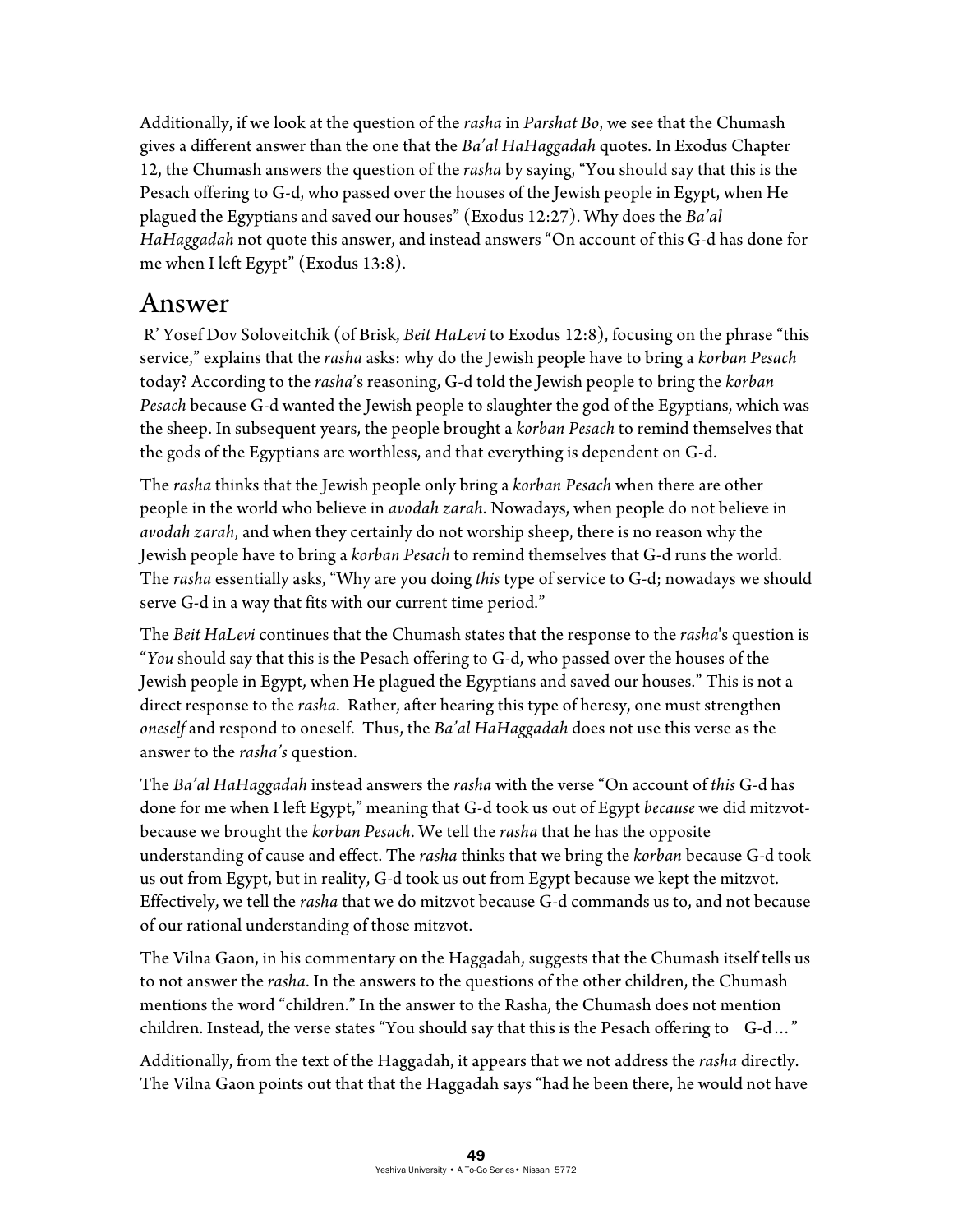been redeemed." If the father was speaking directly to the *rasha*, the father would have said "to me and not to *you*, had *you* been there, *you* would not have been redeemed." Instead, the father tells the other children, "to me and not to *him*, had *he* been there, *he* would not have been redeemed." Furthermore, the verse that the father answers the *rasha* with is the same as the one the father answers the child who does not know how to ask. Thus, we see that the father is actually speaking to other children in his house.

The above demonstrates that we do not address the *rasha* directly, and that we use his question to strengthen ourselves, and our other children. But at some level, the *rasha* does not totally exclude himself. After all, he is sitting at the Seder with the rest of his family! Why does the Haggadah not provide an answer to the *rasha* that will draw him back to his faith?

Perhaps, the answer that we give to the *rasha's* question actually is the best way to draw him back. There are three ways to respond to this type of question. One can send the *rasha* out of the house, respond directly, or respond indirectly. R' Aharon Kahn (RIETS Rosh Yeshiva) explains that by not sending the *rasha* out of the house, the father shows the *rasha* that he is not totally rejected. By not responding directly, the father shows that the *rasha*'s question is not a valid question, and that the *rasha* must change his attitude from within. By snubbing the *rasha* and directing an answer to himself and to the other children, the father gives the *rasha* an opportunity to do *teshuvah*. By rejecting him, but keeping him at the table, the father shows the *rasha* that we reject what he stands for, but we wait with open arms for his return to Torah observance. By keeping the *rasha* seated at the Seder, we hope that he absorbs the message that we perform mitzvot because that is what G-d tells us to do, regardless of the reasons that we may attribute to those mitzvot.

## **Tam: The Innocent Son**

#### Rabbi Dovid Zirkind

Fellow, Yeshiva University Torah miTzion Beit Midrash Zichron Dov of Toronto

Tam, the third of the four sons, is typically understood to be the 'simple' son. Unlike the one who does not know how to ask, he has questions, even if they lack the sophistication of the *chacham*'s (the wise son's) inquiries. He is positive and participatory unlike the tone of the wicked son who asks "What is this work *to you?"* On the surface, he is exactly what his description suggests, simple. He just wants to understand what is being celebrated. However, an alternative understanding of the Tam may challenge us to see him as more of an ideal or inspiration, rather than an adolescent seeking to grasp a basic concept.

Rabbi Yitzchak ben Moshe Arama (Spain c. 1420 – 1494) author of *Akeidat Yitzchak* (end of *Parshat Bo*),argues that the Tam takes his name from the root of *t'mimut* – innocence, rather than simplicity. Shlomo Hamelech writes: "מָמַּת יְשָׂרִים תַּנְחֵם וְסֶלֶף בּוֹגְדִים יְשָׁדַּם - The innocence of the upright leads them, but the distortion of the treacherous robs them." (Mishlei 11:3) Innocence or *t'mimut*, in this context, refers to a purity of ideals which motivates the virtuous behavior of the upright.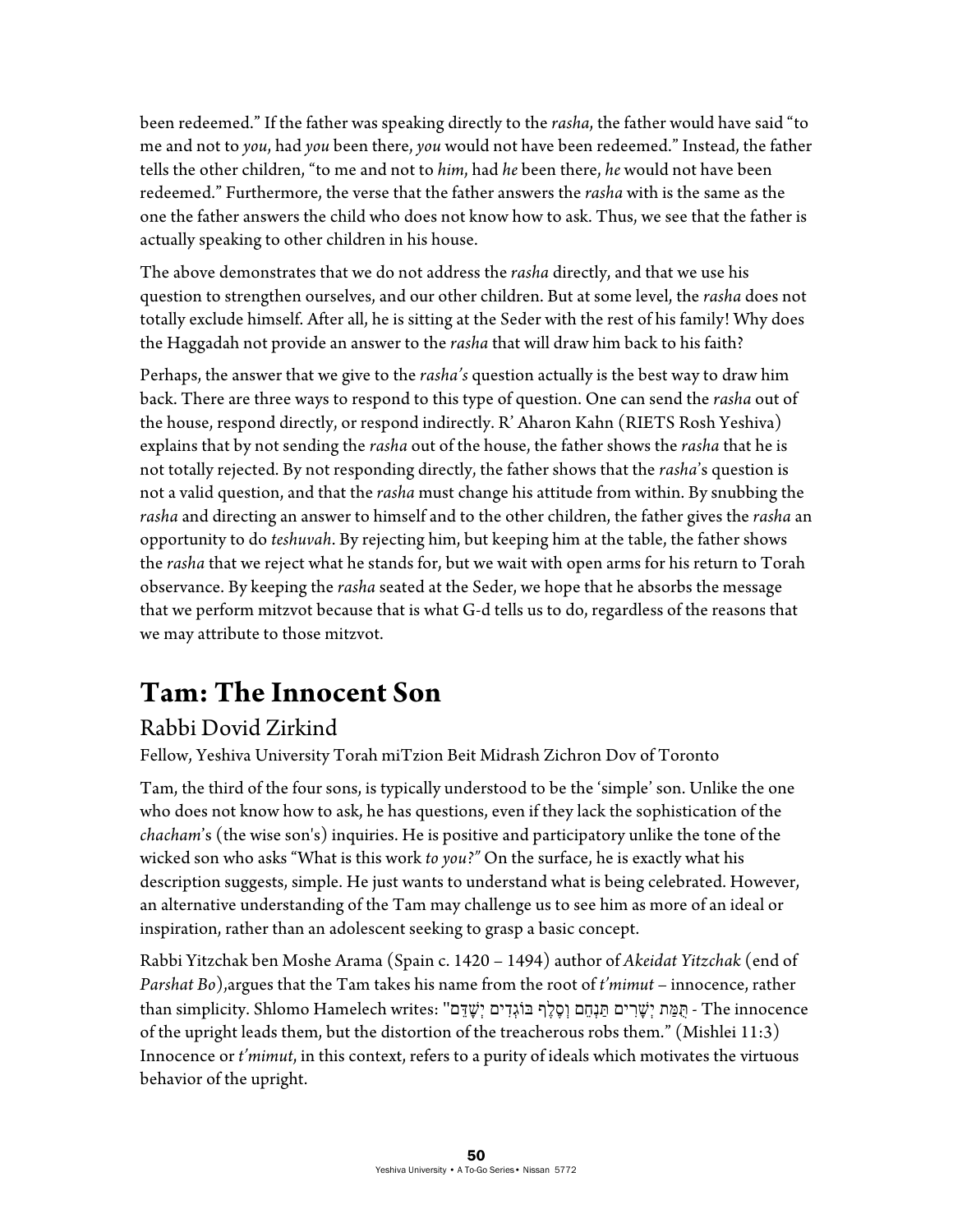Commenting on this verse, the Malbim (Mishlei 11:3) contrasts the personalities of the *tzaddik* and the *yashar.* The *tzaddik* is a person whose desires pull him towards the pleasures of the physical world; he possesses these desires and fights to overcome them. His stature is achieved through his religious struggle to overcome his human nature. However, the *yashar* is wired differently; he has a predisposition towards the moral and the ethical. The *tzaddik* must struggle to habituate to a life of Torah and mitzvot, but the y*ashar* simply assimilates these imperatives into a personality which is already inclined to live ethically. Accordingly, Shlomo HaMelech's "*yesharim"* behave with *t'mimut* – the innocence and purity that fuels an ethical human being.

R' Shimshon Raphael Hirsch understands this to be the way we are first introduced to Yaakov Avinu:

*Jacob was an ish tam. A man who only knows one direction and gives himself up entirely to that is single-minded. He gave himself up, as Abraham's grandson and as Isaac's son, to fulfill his mission, and thereby become a yosheiv ohalim, a man who recognized and taught that the highest mission in life lies in achieving the knowledge and practice to be obtained in the sphere of ohalim, the homes of mankind. (Bereishit 25:27)* 

Yaakov is the paradigm of truth (*titen emet L'Yaakov*-give truth to Yaakov, Micha 7:20). According to R' Hirsch, he did not dwell in the tents because it was simple, but because it was what he believed was the truth. He was 'single-minded' in his pursuit of Hashem's highest mission.

The Tam's question should not be seen merely as practical. He asks, "*Ma zot* – what is this?" This direct yet ambiguous question mimics the words of Yaakov Avinu when he discovers that Lavan had tricked him into marrying Leah rather than Rachel: (Bereishit 29:25) " בַּבֹּקֵר the in was it And – וְ הִ נֵּה הִוא לֵאָה וַיּ ֹאמֶ ר אֶ ל לָבָן **מַ ה זּ ֹאת עָשִׂ ָית לִּ י** הֲֹלא בְ רָ חֵל עָבַדְ תִּ י עִ מָּ ְך וְ לָמָּ ה רִ מִּיתָ נִי morning and behold it was Leah! He said to Lavan, '**what is this** that you did to me?' Did I not work for Rachel? Why did you trick me?" Yaakov's reaction to Lavan is an ethical one. Yaakov asks, "Did we not have an agreement? Why would you trick someone who presents no harm to you at all?" Yaakov reacts, not out of anger or righteousness, but out of basic moral values. If I have not harmed you, why would you harm me?

This is the question of the *tam* as well. He does not ask, *what* is happening at the Seder; rather he seeks to understand the rationale behind it. For him, performing the seder night, as a mitzvah, is not sufficient. The *tam* seeks to embrace the night, not only religiously, but intellectually. How appropriate then, is the answer he receives. Although he is well-versed like the *chacham*, he is told simply that we commemorate this holiday because it is a reminder of G-d's saving us in our time of need. He is told that this is a mitzvah he can embrace wholeheartedly; it is a fulfillment of true *hakarat hatov* for a miracle like no other.

The message of the *tam* is an eternal one. While we strive to reach the *chacham*'s understanding of halacha and live out that understanding in a perfect observance of Pesach, pursuing an intellectually meaningful experience is equally important. Whether we seek to embrace the aspect of freedom, Divine intervention, family or national identity, Pesach can and must speak to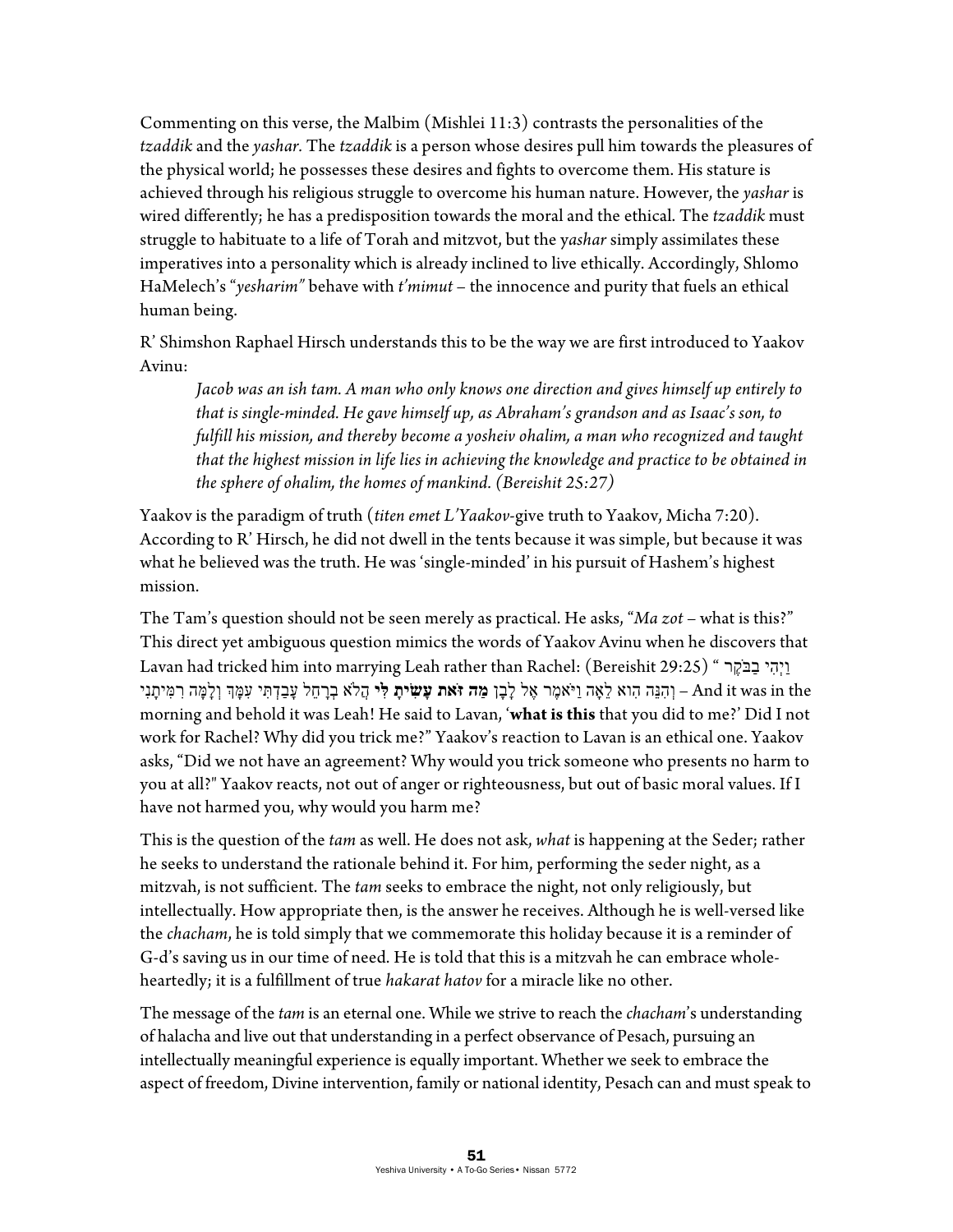us. As we sit around the Seder table we should seek to discover our own *ma zot* – the questions and answers that will integrate the messages of Pesach into our very identity.

# **Vehi She'amda- This Promise has Sustained**

#### Rabbi Ephraim Rimel

Fellow, Yeshiva University Torah MiTzion Kollel of Chicago

The author of the Haggadah has just described how Hashem took care to ensure that the enslavement in Egypt was exactly in accordance with His promise to Avraham Avinu at the *berit bein habetarim*, the covenant of the pieces (Bereishit 15: 13-14). At this point the Haggadah explains that this promise that was given to Avraham 430 years before the exodus is the same promise that has "stood" for our fathers and still stands for us today.

This section is the conclusion of the middle portion of *maggid*. This portion of *maggid* describes that just as Avraham was saved from his pagan background, we too were saved from the Egyptian culture. At this point we realize and acknowledge the fact that we are constantly under threat from negative forces: whether they are spiritual or physical.

In the next section, the Haggadah will build on this point and present the juxtaposition between Pharaoh and Lavan.

# Question

Many people are astounded at the fact that we would bring up another oppressor. Isn't this night about the exodus? Why are we spending time on other events, let alone claim that they might have been worse than the genocide in Egypt?

## Answer

*Vehi She'amda* teaches us that we are supposed to feel the special care that Hashem takes of us as a nation and to recognize that He looks after us at all times. The first appearance of this special providence was at the exodus and that is why when we celebrate that *geulah*, redemption, we also celebrate the fact that Hashem still relates to us as His nation and has always related to us that way since Avraham. It is at this point that many families have the custom to give over their own story of Hashem's special providence as they have experienced it.

The story of the Nation of Israel that was prophetically told to Avraham, and that started with the exodus has continued throughout the generations. That original promise was not only about a one time event. It was just the first chapter of the book of our eternal covenant with *HaKadosh Baruch Hu*.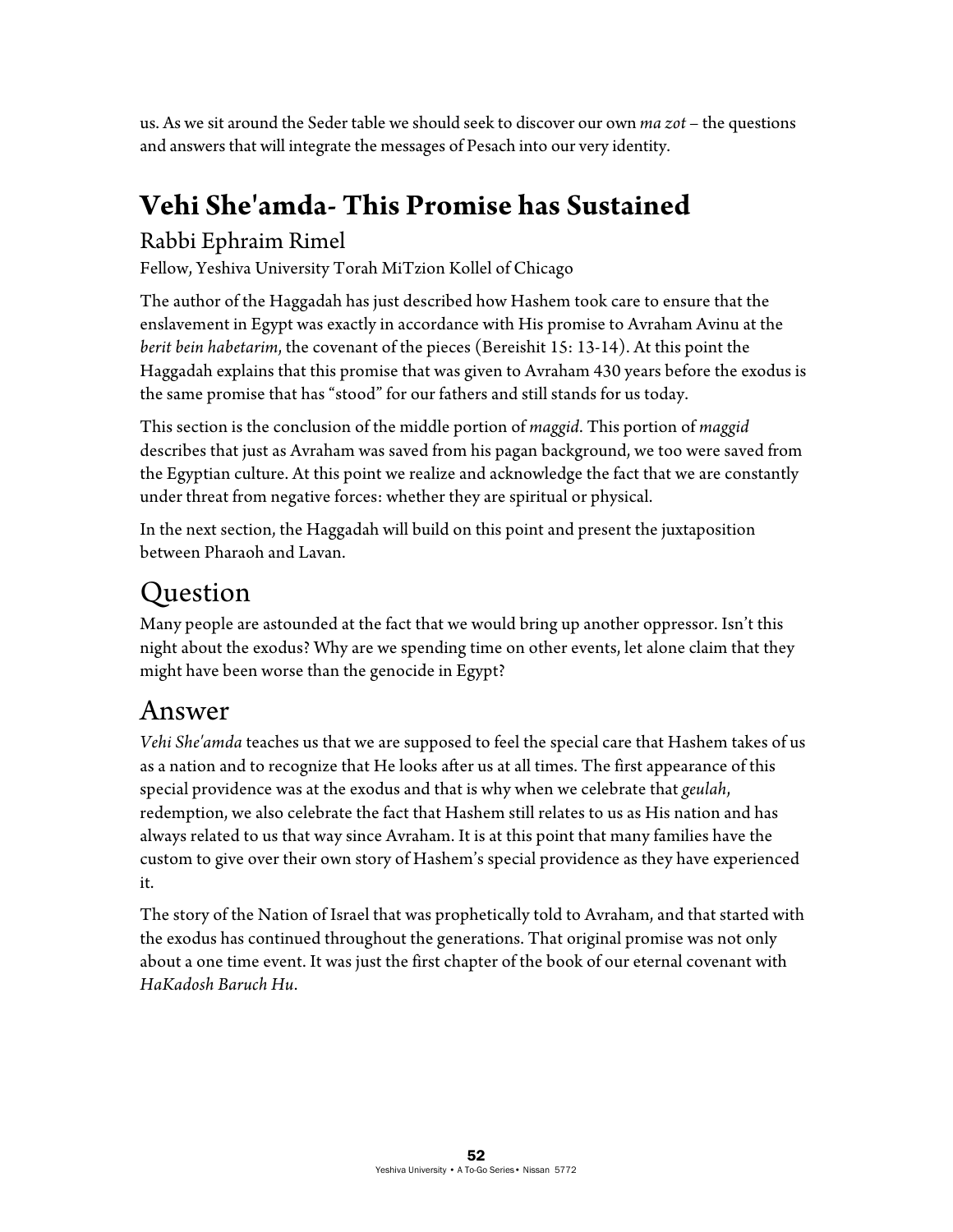# **VaYare'u Otanu HaMitzrim: The Egyptians Treated us Badly**

#### Rabbi Yoni Gold

Fellow, Yeshiva University Torah MiTzion Kollel of Chicago

This section is an exposition of the second sentence of the biblical excerpt which began with the words "אבי אבד ארמי, my father is a lost Aramean." After explaining the standing of the Jewish people in Egypt, the Torah describes the steps which the Egyptians took against them. The verse is divided into three phrases, each beginning with a different verb. As with the previous verse, the Haggadah breaks up the verse and attaches it to other verses that illustrate each phrase. First, the Egyptians treated us "badly". Secondly, they persecuted us. Lastly, they placed upon us backbreaking labor. This leads to the next verse, in which the Jewish people cry out to G-d and He recognizes their suffering.

# Questions

The Haggadah connects "*vayare'u otanu* (they treated us badly)" to the planning stage of the Egyptians' scheme ("הבה נתחכמה לו") to prevent the Jewish population from expanding. How does their very plot portray the act of "*vayare'u otanu*"? Was their expression of concern for a growth in the Jewish population a sign of doing evil?

Why are "*vayare'u otanu*" and "*vaya'anunu* (they persecuted us)" separate from " עלינו ויתנו קשה עבודה) they placed upon us backbreaking labor)"? What forms of suffering did the Egyptians cause in addition to the backbreaking labor?

#### Answer

The phrase "*vayare'u otanu*" is strange. If the verse merely informs us that the Egyptians did bad things to the Jewish people, then it would have been written differently. It would have been formulated "*vayare'u lanu*," which means that they did evil *to* us. Instead, the Torah uses the word "*otanu*," which implies something different. The Egyptians did not only do evil to us, but they *made us evil*. How did they do that? The Egyptians portrayed the Jewish people as evil and claimed that they were corrupt. They made them out to be bad people. This is the tool through which the Egyptians justified their atrocious actions against the Jews and is illustrated by the plot of the Egyptians ("הבה נתחכמה לו"), in which they decried the Jewish people and depicted them as treacherous.

After validating their mistreatment of the Jewish nation, there were two types of suffering to which the Jews were subjected. One of these is hinted at by the word "*vaya'anunu*" and one is referred to through the phrase "*avodah kasha* (backbreaking labor)." The Jews were forced by the kingdom to do work, building the cities of the king. This served to break the Jewish people ("בסבלותם ענותו למען(", which followed from the kingdom's claim that the Jewish people were dangerous. Furthermore, the Jewish people were now treated as slaves by the rest of the Egyptian population. They became servants ("מצרים ויעבידו ("of their fellow citizens,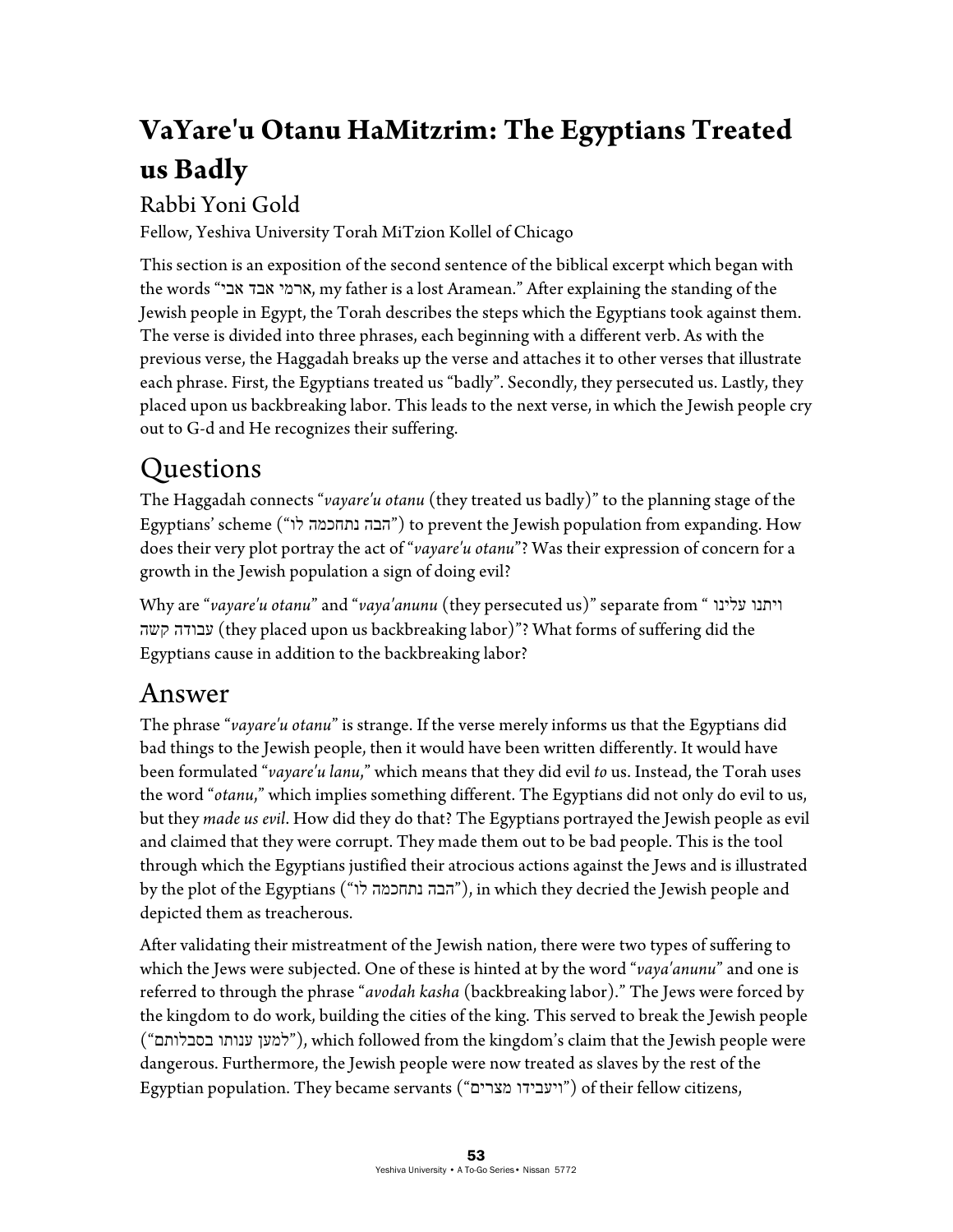maintaining little value in the eyes of their neighbors. The actions taken against the Jews, by the state and by the civilians, were rationalized through the allegations that were raised against them and the evil portrait which was painted of the Jews.

(*Based on the commentary of Don Isaac Abarbanel in Zevach Pesach*)

# Questions For Further Discussion:

- The Egyptians succeeded in their plot by claiming that the Jews had evil intentions. Has this tactic been used at any other time in the history of the Jewish people?
- Why is it important to delineate and differentiate the multiple injustices which the Egyptians perpetrated?

# **Vanitzak El Hashem – And we called out to G-d**

#### Rabbi Dovi Bergman

Fellow, Yeshiva University Torah MiTzion Kollel of Chicago

#### Summary

This section is the crux, the turning point of the story. After all the tension has built up, the Jews react with the one response that is always appropriate in a time of crisis - prayer. They call out to Hashem. In deciding to heed our call, Hashem looks not to our merits, but to the depths of travail that we underwent as slaves. With an understanding and empathy only possible for the Omniscient One, Hashem acted in mercy to redeem His nation-to-be and to punish the offenders for every detail of their crimes. The Midrashim presented here, by the Haggadah, elaborate on the different aspects of affliction that provoked Hashem to react in the manner he did.

#### **Ouestions**

- 1. The verse cited by the Haggadah indicates that it was only at this point that the Jews cried out in a manner that aroused Hashem's mercy. What changed? After all, the slavery had begun decades earlier, as had the decree to attempt the infanticide of Jewish newborn boys!
- 2. The Haggadah, following the text of *Mikra Bikurim* in Devarim Chapter 26, writes that the Jews cried out to Hashem. Yet in the verses of Sefer Shemot, Chapter 2, that the Haggadah cites in its *midrash* (interpretation) of that text, it simply says that we cried out, and that Hashem heard our cries. It never identifies that we cried out to Him. Indeed, in the whole story of the Exodus recorded in Sefer Shemot, we don't find a single reference to the Jews praying directly to Hashem. What can we glean from this ambiguity?
- 3. The Haggadah mentions our cries and afflictions as the impetus for Hashem's acting on our behalf. It also makes reference to Hashem's covenant with the forefathers, Avraham, Yitzchak, and Yaakov. Never does it give an indication that our own merits were part of the initial push. Why not?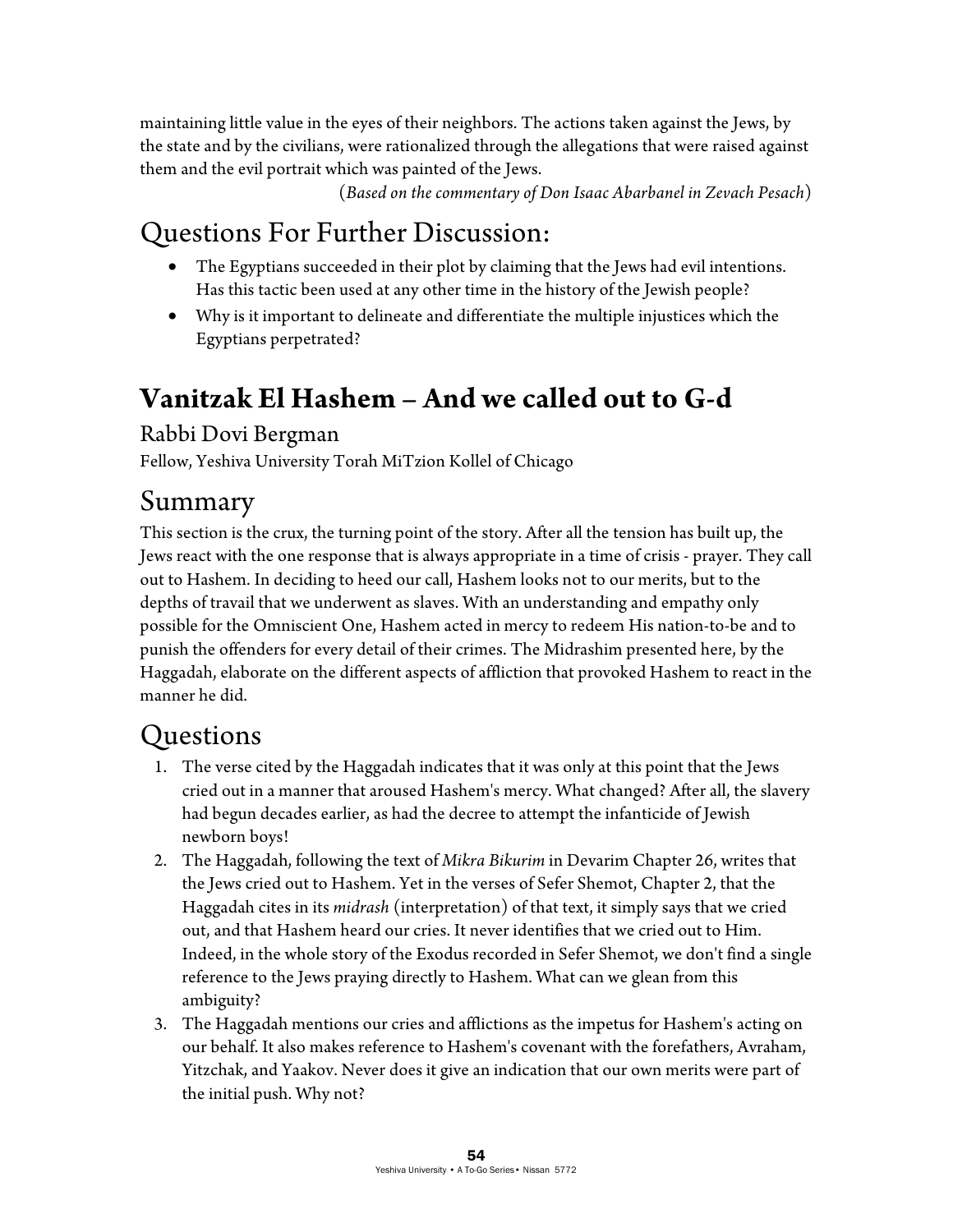#### Answer

- 1. The verse (Exodus 2:23, quoted here by the Haggadah) pinpoints the time of the Jews' cries as after the death of the Pharaoh who initiated their affliction. It would seem that his death helped the Jews overcome a psychological barrier that can stand in the way of realizing the depth of any crisis. As the servitude got worse and worse, the Jews could have told themselves, "So what if this Pharaoh is a nut. He can't live forever. We just need to tough it out until he is gone, and things will be better." When after his death, Pharoah's son upheld his wicked policies, it brought home to the Jews the danger that their terrible situation could become a permanent one. Only when the Jews themselves fully realized their predicament did they cry out in a way that motivated Hashem to listen. If we don't think we have a problem, we can't expect Hashem to fix it.
- 2. There are those who interpret that in fact, the Jews themselves never explicitly prayed to Hashem. Rav Shimshon Pinkus (*She'arim Batefillah* pp. 41-43) explains that there is a level of suffering at which a person cannot formulate any prayer. His pain has pushed him beyond words, and his prayer is simply a cry.. In Egypt, the Jews sank to that level (see Zohar Shemot, Parsha 20). Rabbi Moshe Weinberger (as heard by the author during a *Shabbat Hagadol Drashah*) went further, positing that at the time of the Exodus, the Jews were in too much pain to even consider prayer. Hashem peered past the veil of cries, into the souls of the Jewish people. There, He heard the subconscious prayer that laid buried deep underneath all of the groans. He knew we were crying to Him, even when we didn't.
- 3. It's important to recognize that the Jewish people that Hashem took out of Egypt superficially resembled the Egyptians in their manners and deeds. This was so true that when the Jews were standing at the Red Sea, the *Yalkut Shimoni* (Exodus 234) records that Satan at first protested Hashem's command that it split on the grounds that the Jews worshipped the same idols as the Egyptians. Despite these shortcomings, Hashem saw our potential to be the nation who would accept the Torah (see Rashi to Exodus 3:12) and focused on our affliction rather than our sins. It was for these reasons, not because of our merits, that He saved us.

# **Dayeinu**

#### Rabbi Etan Ehrenfeld

Fellow, Yeshiva University Torah MiTzion Kollel of Chicago

Dayeinu is a fifteen-stanza poem that lists off the great acts that God performed for *Bnei Yisrael* from the time of their exodus from Egypt until the culmination of building the Beit Hamikdash. After recounting each act of kindness, we declare, "*dayeinu*, it would have been enough [had God only performed this act and no other]."

There is a strong parallel between *Dayeinu*, which contains fifteen praises of God, and the fifteen chapters of *Tehillim* that begin with the phrase המעלות שיר) Chapters 120-134). This is hinted at in the double meaning captured in the opening line of *Dayeinu* which reads " כמה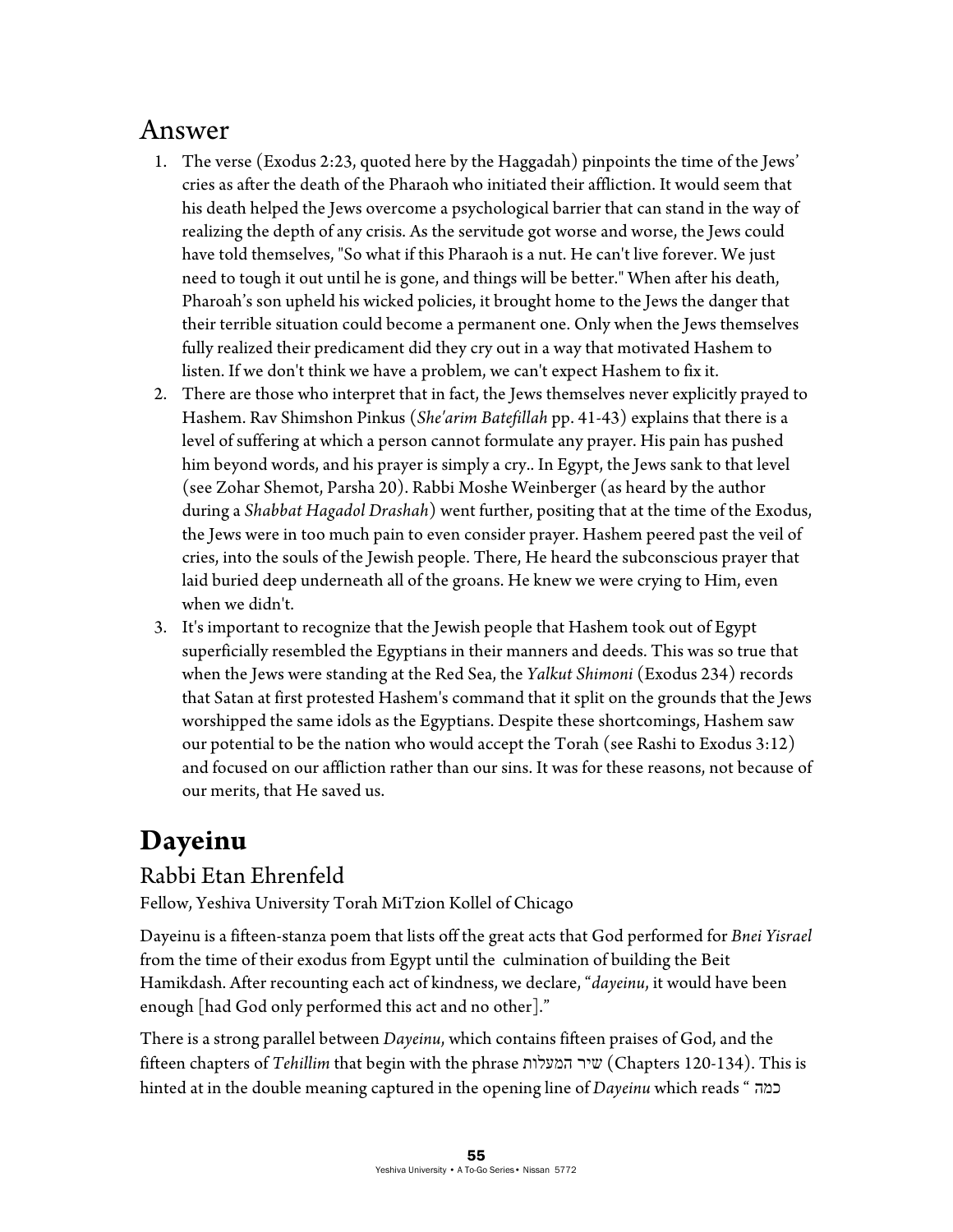עלינו למקום טובות מעלות. "This is usually translated as "How many good deeds has God performed for us?" However, the word "מעלות, "usually translated as "good deeds," also means "ascents" or "stairs" as is the case in *Tehillim*. Also, in *Tehillim* the fifteen chapters of שיר המעלות are juxtaposed to the paragraphs of *Tehillim* that are recited in *Hallel*; so too, the poem of *Dayeinu* precedes the recitation of *Hallel*, which begins at the end of *maggid*.

## Questions

- 1. Would it really have "been enough" had God not followed through on taking us out of Egypt, and left us stuck at the Red Sea without performing *keriat Yam Suf* (the splitting of the Sea)?
- 2. If Pesach is a time to remember the exodus, why does *Dayeinu* include the praises of events that took place after the exodus, such as receiving the Torah and the building of the Beit Hamikdash?

#### Answers

- 1. In life, sometimes people are only able to help you out part of the way. Someone may only be able to give you a ride one way, or someone may only be able to lend you \$10 when you need \$20. That's OK! We need to have *hakarat hatov*, gratitude, towards people no matter how much or how little they do for us. The same is true for our relationship with God. Had God only brought us out of Egypt, but not split the sea, nor given us the  $\vert n \rangle$  (manna), He would have deserved our undying gratitude. *Dayeinu* is teaching us how much more so we need to recognize the great acts that God performed for us since He left "no stone unturned and no need unmet" all the way from the exodus until we settled in *Eretz Yisrael*. Everything in our lives comes from God, and can be attributed to Him. Even though we sometimes feel that we want or expect more from God, or that God has only helped us some of the way, it is important that we take time in our lives to express our gratitude to Him.
- 2. Without question, the main historical event that we are commemorating and reliving on seder night is the exodus. However, there are a number of hints sprinkled throughout the Haggadah that point us in another direction. It is true that the exodus gave us our freedom, but it wasn't until the giving of the Torah that we were given a purpose. That purpose did not come to its complete realization until *Bnei Yisrael* conquered and settled in *Eretz Yisrael*, culminating with the building of the Beit Hamikdash. This explains why *Dayeinu* recounts all of God's acts of kindness through the building of the Beit Hamikdash. It is our ultimate hope that we will again experience that level of fulfillment with the rebuilding of the Beit Hamikdash. That is why we pour a fifth *kos* (cup) for Eliyahu Hanavi, who will be the harbinger of mashiach. That is why we conclude the seder with the hope and prayer: הבנויה בירושלים הבא לשנה, next year in the rebuilt Jerusalem!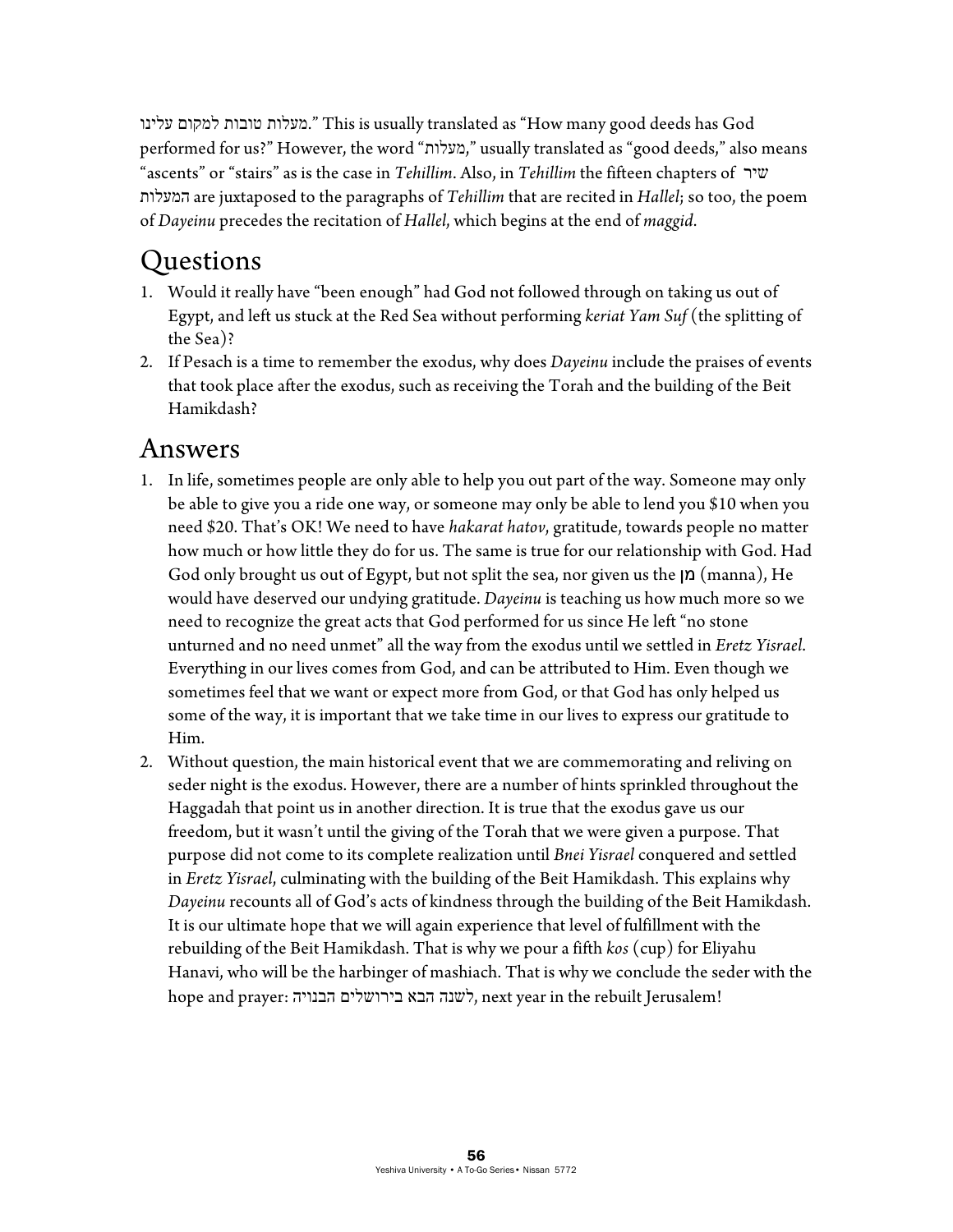# **Bichol Dor V'Dor – In Each Generation**

#### Hillel Horovitz

Fellow, Yeshiva University Torah miTzion Beit Midrash Zichron Dov of Toronto

# Questions

In the Haggadah, we are told that "one is obligated to see himself as if he left Egypt." When reading these words we should ask ourselves, is it possible for us to truly feel that Hashem took us out? What can we do to realize this challenging mitzvah and experience Yetziat Mitzraim in a personal way?

The Rambam (*Hilchot Chametz U'Matzah* 7:6) cites this Halacha, but with a subtle yet significant change in the text: "In each generation one is obligated to **display** himself as if he **now** left from the bondage of Egypt…" Rambam's adaptation differs from the wording found in most Haggadot. He says "display" rather than "see". What does he accomplish by doing so?

## Answer

We began by asking how is it possible for one to see oneself as having personally escaped the slavery of Egypt. It seems that the Rambam struggled with this very question. Indeed it is quite difficult to "see" ourselves as having escaped; however, a display of freedom is very much within our reach. One who expresses himself behaviorally, acts in an outward display that achieves this objective. The Rambam understood that while our goal is to "see" ourselves as having left, we can only do so by way of displaying what the experience would have looked like if we were in fact participants. The seder night is all about creating the perfect setting, the ambiance which allows us to step into the role we have been cast to play each year on Pesach. Therefore, we eat the matzah, the same food as our impoverished forefathers. We taste the bitter maror as a reminder of their suffering and drink four cups of wine symbolic of the freedom they were given. According to the Rambam, bringing the events of the Exodus to life is the most effective method of reliving the story. By doing this, we come closer to understanding the emotional state of the people who actually left.

The author of our Haggada appears to have a more ambitious goal in mind. Although we do bring the Exodus to life at the seder, we do not stop there. Our ultimate goal is "to see ourselves" as having left personally, not merely understanding the mindset of those who lived it. Through reliving their experience we strive to internalize and personalize the feelings of those whose story we tell on Pesach. Rabbi Soloveitchik, in his work *Zman Cheiruteinu*, makes this very point:

*"Man is incapable of praising and glorifying with passion unless he senses the inspiration within himself. The events that occurred are not merely relevant for us… rather they are part of who we are… b'chol dor v'dor is not a mitzvah of eating; it's an emotion and a state of mind. We should awaken our emotions and feel connected to Jewish history. "*